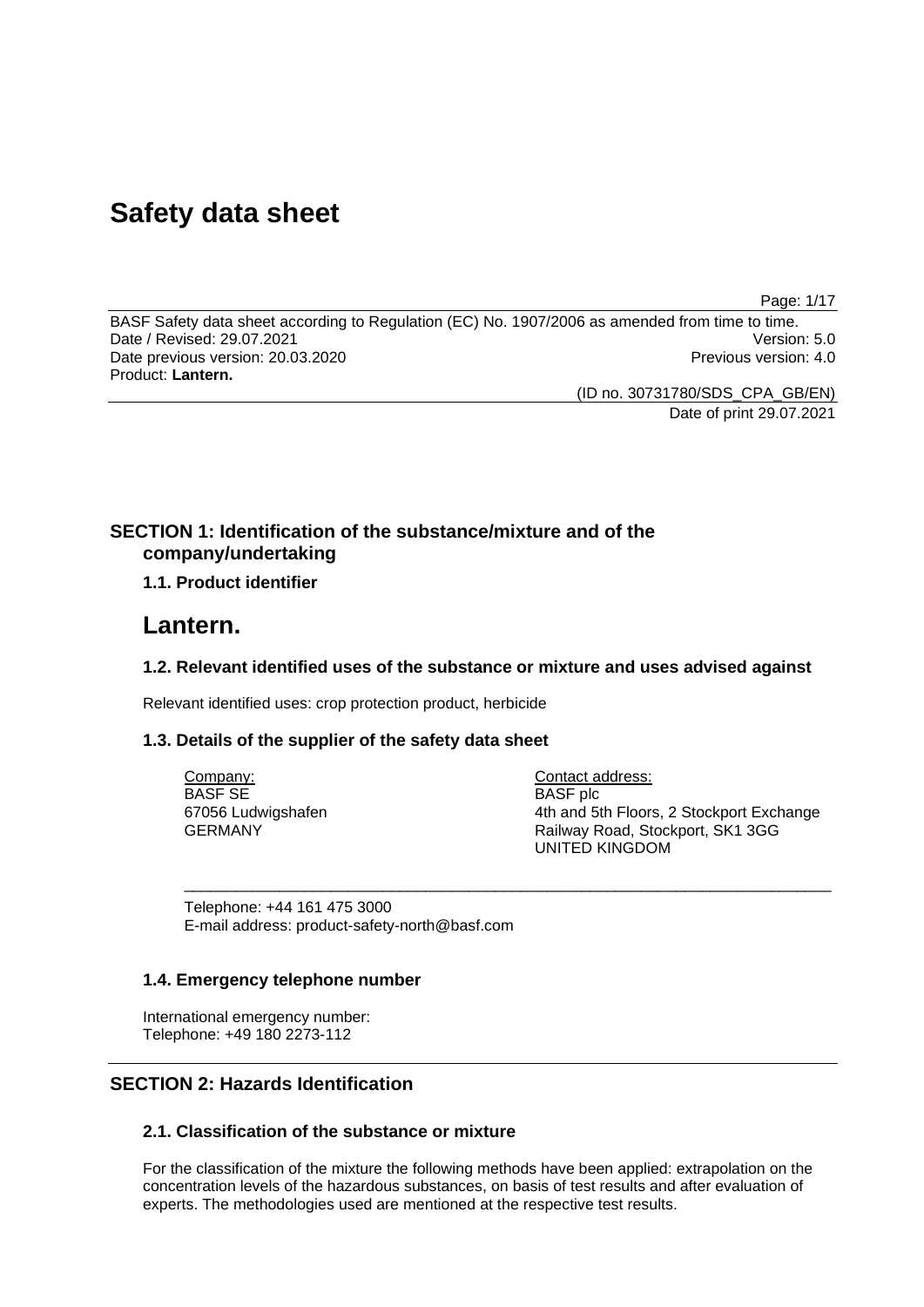Page: 2/17

BASF Safety data sheet according to Regulation (EC) No. 1907/2006 as amended from time to time. Date / Revised: 29.07.2021 Version: 5.0 Date previous version: 20.03.2020 **Previous version: 4.0** Previous version: 4.0 Product: **Lantern.** 

(ID no. 30731780/SDS\_CPA\_GB/EN)

Date of print 29.07.2021

### According to Regulation (EC) No 1272/2008 [CLP]

| Skin Sens, 1A     | H317 May cause an allergic skin reaction.                     |
|-------------------|---------------------------------------------------------------|
| STOT RE 2         | H373 May cause damage to organs through prolonged or repeated |
|                   | exposure.                                                     |
| Aquatic Acute 1   | H400 Very toxic to aquatic life.                              |
| Aquatic Chronic 1 | H410 Very toxic to aquatic life with long lasting effects.    |

For the classifications not written out in full in this section the full text can be found in section 16.

# **2.2. Label elements**

Globally Harmonized System (GHS) in accordance with UK regulations.

Pictogram:

| Signal Word:<br>Warning                                                                |                                                                                                                                                                                                                                                                                                    |
|----------------------------------------------------------------------------------------|----------------------------------------------------------------------------------------------------------------------------------------------------------------------------------------------------------------------------------------------------------------------------------------------------|
| <b>Hazard Statement:</b><br>H317<br>H <sub>3</sub> 73<br>H400<br>H410<br><b>EUH401</b> | May cause an allergic skin reaction.<br>May cause damage to organs through prolonged or repeated exposure.<br>Very toxic to aquatic life.<br>Very toxic to aquatic life with long lasting effects.<br>To avoid risks to human health and the environment, comply with the<br>instructions for use. |
| <b>Precautionary Statement:</b>                                                        |                                                                                                                                                                                                                                                                                                    |
| P <sub>101</sub><br>P <sub>102</sub><br>P <sub>103</sub>                               | If medical advice is needed, have product container or label at hand.<br>Keep out of reach of children.<br>Read carefully and follow all instructions.                                                                                                                                             |
| Precautionary Statements (Prevention):                                                 |                                                                                                                                                                                                                                                                                                    |
| P <sub>272</sub><br>P <sub>280</sub><br>P <sub>260</sub>                               | Contaminated work clothing should not be allowed out of the workplace.<br>Wear protective gloves/clothing/eye protection.<br>Do not breathe mist or vapour.                                                                                                                                        |
| Precautionary Statements (Response):                                                   |                                                                                                                                                                                                                                                                                                    |
| P314                                                                                   | Get medical advice/attention if you feel unwell.                                                                                                                                                                                                                                                   |
| P302 + P352                                                                            | IF ON SKIN: Wash with plenty of soap and water.                                                                                                                                                                                                                                                    |
| P362 + P364<br>P391                                                                    | Take off contaminated clothing and wash it before reuse.<br>Collect spillage.                                                                                                                                                                                                                      |
| Precautionary Statements (Disposal):                                                   |                                                                                                                                                                                                                                                                                                    |
| P <sub>501</sub>                                                                       | Dispose of contents/container to a licensed hazardous-waste disposal<br>contractor or collection site except for empty clean containers which can<br>be disposed of as non-hazardous waste.                                                                                                        |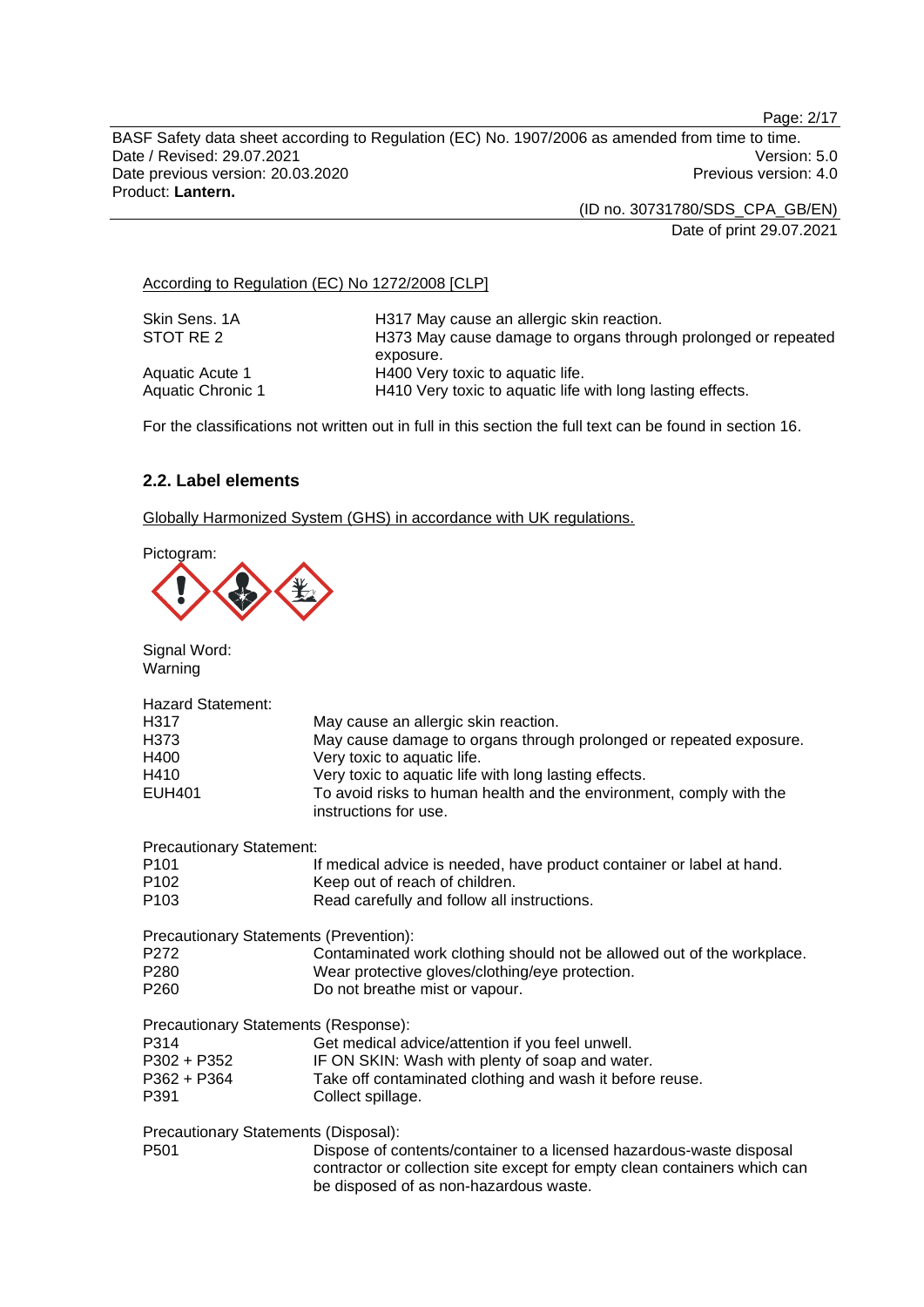Page: 3/17

BASF Safety data sheet according to Regulation (EC) No. 1907/2006 as amended from time to time. Date / Revised: 29.07.2021 Version: 5.0 Date previous version: 20.03.2020 **Previous version: 4.0** Previous version: 4.0 Product: **Lantern.** 

(ID no. 30731780/SDS\_CPA\_GB/EN)

Date of print 29.07.2021

Labeling of special preparations (GHS): EUH208: May produce an allergic reaction. Contains: flufenacet (ISO)

#### According to Regulation (EC) No 1272/2008 [CLP]

Hazard determining component(s) for labelling: flufenacet (ISO); N-(4-fluorophenyl)-N-isopropyl-2-(5 trifluoromethyl-[1,3,4]thiadiazol-2-yloxy)acetamide, picolinafen (ISO); 2-Pyridinecarboxamide, N-(4 fluorophenyl)-6-[3-(trifluoromethyl)phenoxy]-, 2-methylisothiazol-3(2H)-one

### **2.3. Other hazards**

According to Regulation (EC) No 1272/2008 [CLP]

See section 12 - Results of PBT and vPvB assessment.

If applicable information is provided in this section on other hazards which do not result in classification but which may contribute to the overall hazards of the substance or mixture.

# **SECTION 3: Composition/Information on Ingredients**

### **3.1. Substances**

Not applicable

### **3.2. Mixtures**

#### Chemical nature

crop protection product, suspension concentrate (SC), herbicide

Hazardous ingredients (GHS) according to Regulation (EC) No. 1272/2008

flufenacet (ISO); N-(4-fluorophenyl)-N-isopropyl-2-(5-trifluoromethyl-[1,3,4]thiadiazol-2 yloxy)acetamide

Content (W/W): 21.39 % CAS Number: 142459-58-3 INDEX-Number: 613-164-00-9 Acute Tox. 4 (oral) Skin Sens. 1 STOT RE (Central nervous system) 2 Aquatic Acute 1 Aquatic Chronic 1 M-factor acute: 100 M-factor chronic: 100 H302, H317, H373, H400, H410

picolinafen (ISO); 2-Pyridinecarboxamide, N-(4-fluorophenyl)-6-[3-(trifluoromethyl)phenoxy]- Content (W/W): 4.46 % CAS Number: 137641-05-5 Aquatic Acute 1 Aquatic Chronic 1 H400, H410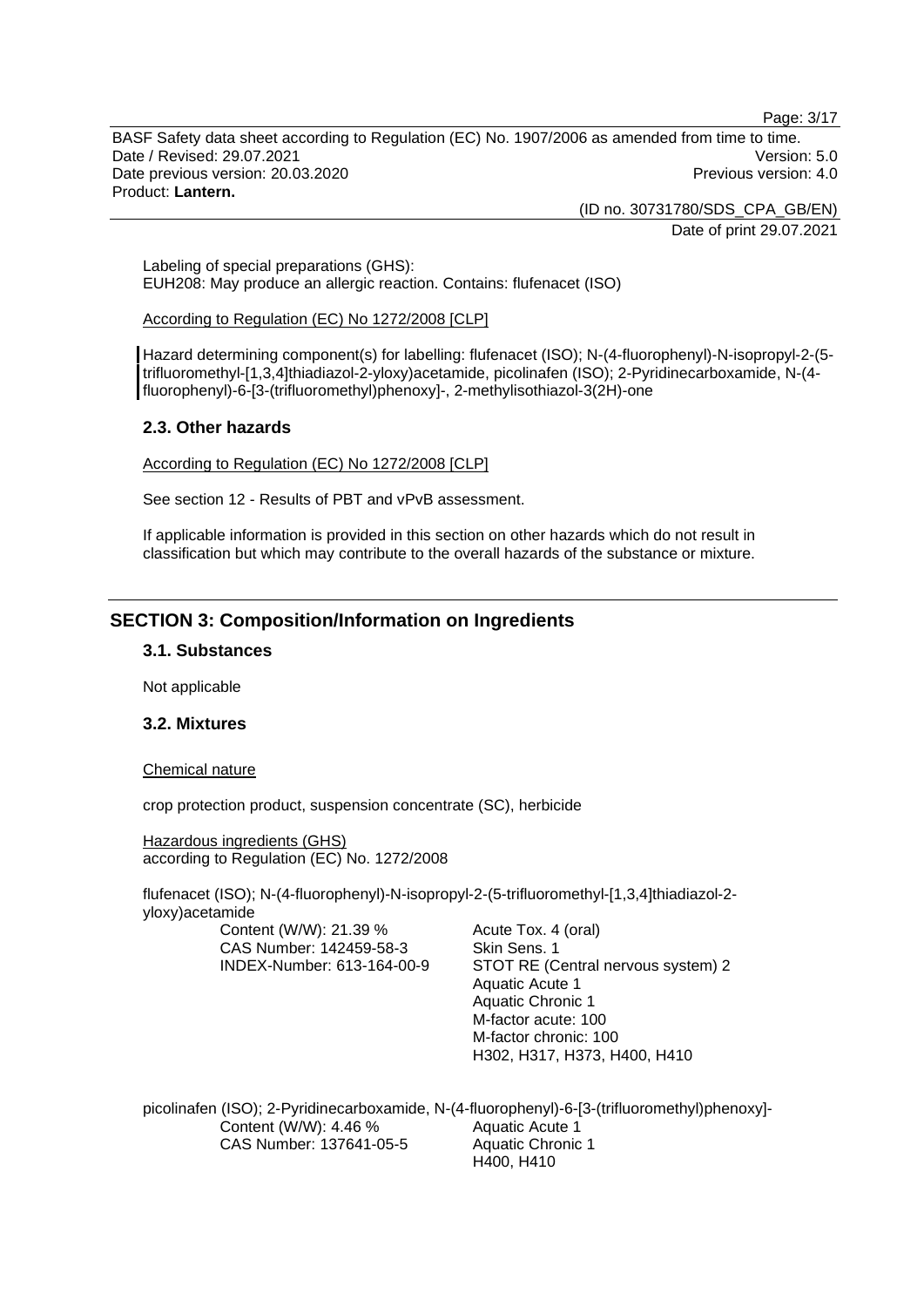Page: 4/17

BASF Safety data sheet according to Regulation (EC) No. 1907/2006 as amended from time to time. Date / Revised: 29.07.2021 Version: 5.0 Date previous version: 20.03.2020 **Previous version: 4.0** Previous version: 4.0 Product: **Lantern.** 

#### (ID no. 30731780/SDS\_CPA\_GB/EN)

Date of print 29.07.2021

| Alkylnaphthalenesulfonic acid, polymer with formaldehyde, sodium salt |                   |
|-----------------------------------------------------------------------|-------------------|
| Content (W/W): $<$ 5 %                                                | Eye Dam./Irrit. 2 |
| CAS Number: 68425-94-5                                                | H319              |

2-methylisothiazol-3(2H)-one Content  $(W/W)$ : < 0.05 % CAS Number: 2682-20-4 EC-Number: 220-239-6 REACH registration number: 01- 2120764690-50 INDEX-Number: 613-326-00-9

Acute Tox. 2 (Inhalation - dust) Acute Tox. 3 (oral) Acute Tox. 3 (dermal) Skin Corr./Irrit. 1B Eye Dam./Irrit. 1 Skin Sens. 1A Aquatic Acute 1 Aquatic Chronic 1 M-factor acute: 10 M-factor chronic: 1 H330, H317, H314, H301 + H311, H400, H410 EUH071

Specific concentration limit: Skin Sens. 1A: >= 0.0015 %

Propane-1,2-diol

Content (W/W): < 10 % CAS Number: 57-55-6 EC-Number: 200-338-0 REACH registration number: 01- 2119456809-23

For the classifications not written out in full in this section, including the hazard classes and the hazard statements, the full text is listed in section 16.

#### **SECTION 4: First-Aid Measures**

**4.1. Description of first aid measures** 

Remove contaminated clothing.

Show container, label and/or safety data sheet to physician.

If inhaled: Keep patient calm, remove to fresh air, seek medical attention.

On skin contact: Wash thoroughly with soap and water

On contact with eyes: Wash affected eyes for at least 15 minutes under running water with eyelids held open.

On ingestion:

Immediately rinse mouth and then drink 200-300 ml of water, seek medical attention.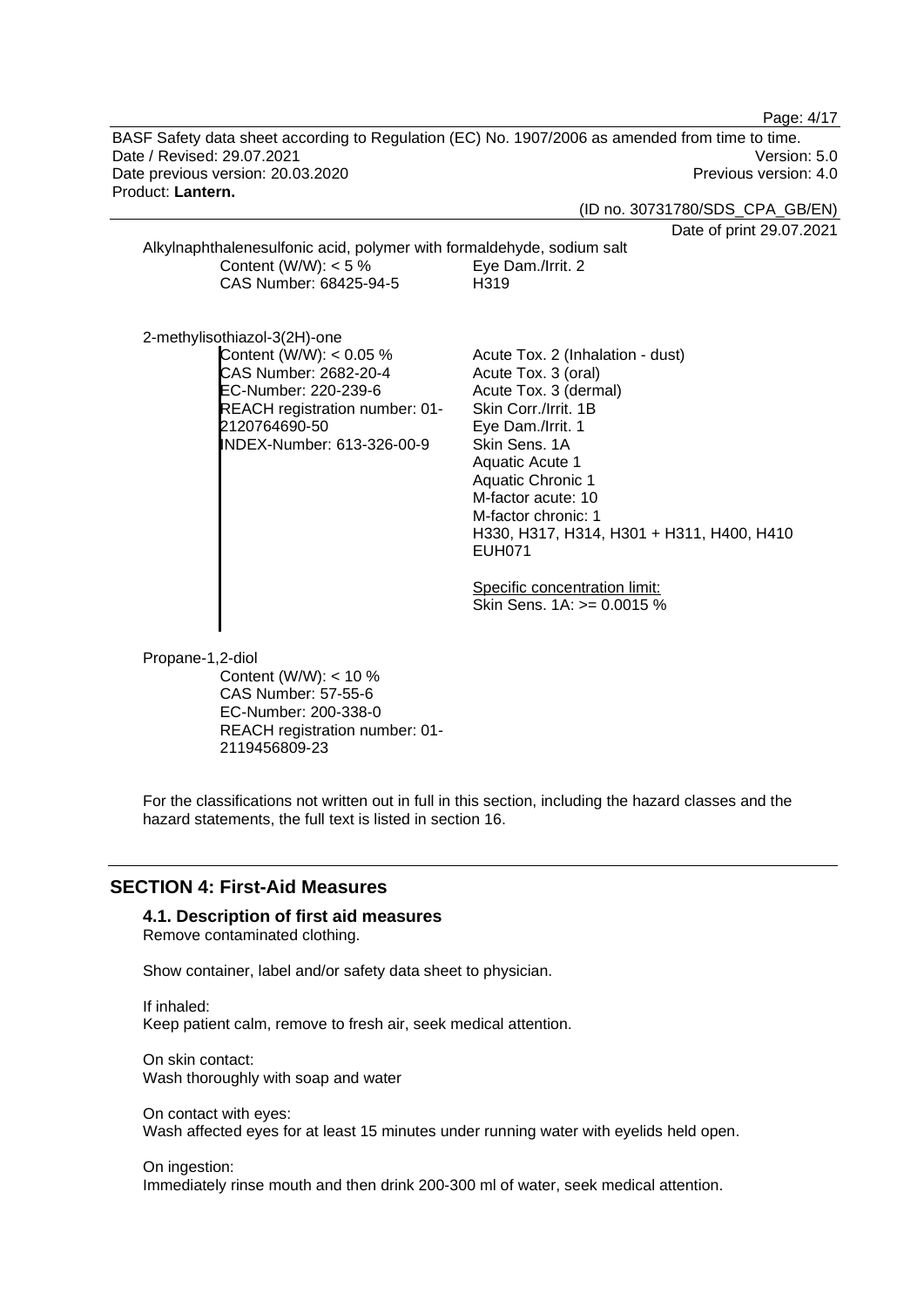Page: 5/17

BASF Safety data sheet according to Regulation (EC) No. 1907/2006 as amended from time to time. Date / Revised: 29.07.2021 Version: 5.0 Date previous version: 20.03.2020 **Previous version: 4.0** Previous version: 4.0 Product: **Lantern.** 

(ID no. 30731780/SDS\_CPA\_GB/EN)

Date of print 29.07.2021

### **4.2. Most important symptoms and effects, both acute and delayed**

Symptoms: Information, i.e. additional information on symptoms and effects may be included in the GHS labeling phrases available in Section 2 and in the Toxicological assessments available in Section 11., (Further) symptoms and / or effects are not known so far

### **4.3. Indication of any immediate medical attention and special treatment needed**

Treatment: Treat according to symptoms (decontamination, vital functions), no known specific antidote.

# **SECTION 5: Fire-Fighting Measures**

#### **5.1. Extinguishing media**

Suitable extinguishing media: water spray, dry powder, foam, carbon dioxide

#### **5.2. Special hazards arising from the substance or mixture**

Endangering substances: carbon monoxide, Carbon dioxide, hydrogen fluoride, Hydrogen sulphide, nitrogen oxides, sulfur oxides, silicon oxides, sodium oxides, halogenated compounds Advice: The substances/groups of substances mentioned can be released in case of fire.

# **5.3. Advice for fire-fighters**

Special protective equipment: Wear self-contained breathing apparatus and chemical-protective clothing.

Further information:

Keep containers cool by spraying with water if exposed to fire. In case of fire and/or explosion do not breathe fumes. Collect contaminated extinguishing water separately, do not allow to reach sewage or effluent systems. Dispose of fire debris and contaminated extinguishing water in accordance with official regulations.

### **SECTION 6: Accidental Release Measures**

### **6.1. Personal precautions, protective equipment and emergency procedures**

Do not breathe vapour/spray. Use personal protective clothing. Avoid contact with the skin, eyes and clothing.

### **6.2. Environmental precautions**

Do not discharge into the subsoil/soil. Do not discharge into drains/surface waters/groundwater.

Do not allow contamination of public drains or surface or ground waters. Inform local water plc if spillage enters drains and the Environment Agency (England & Wales), the Scottish Environmental Protection Agency (Scotland), or the Environment and Heritage Service (Northern Ireland) if it enters surface or ground waters. Keep people and animals away.

### **6.3. Methods and material for containment and cleaning up**

For small amounts: Pick up with suitable absorbent material (e.g. sand, sawdust, general-purpose binder, kieselguhr).

For large amounts: Dike spillage. Pump off product.

Dispose of absorbed material in accordance with regulations. Collect waste in suitable containers, which can be labeled and sealed. Clean contaminated floors and objects thoroughly with water and detergents, observing environmental regulations. Wear suitable protective equipment.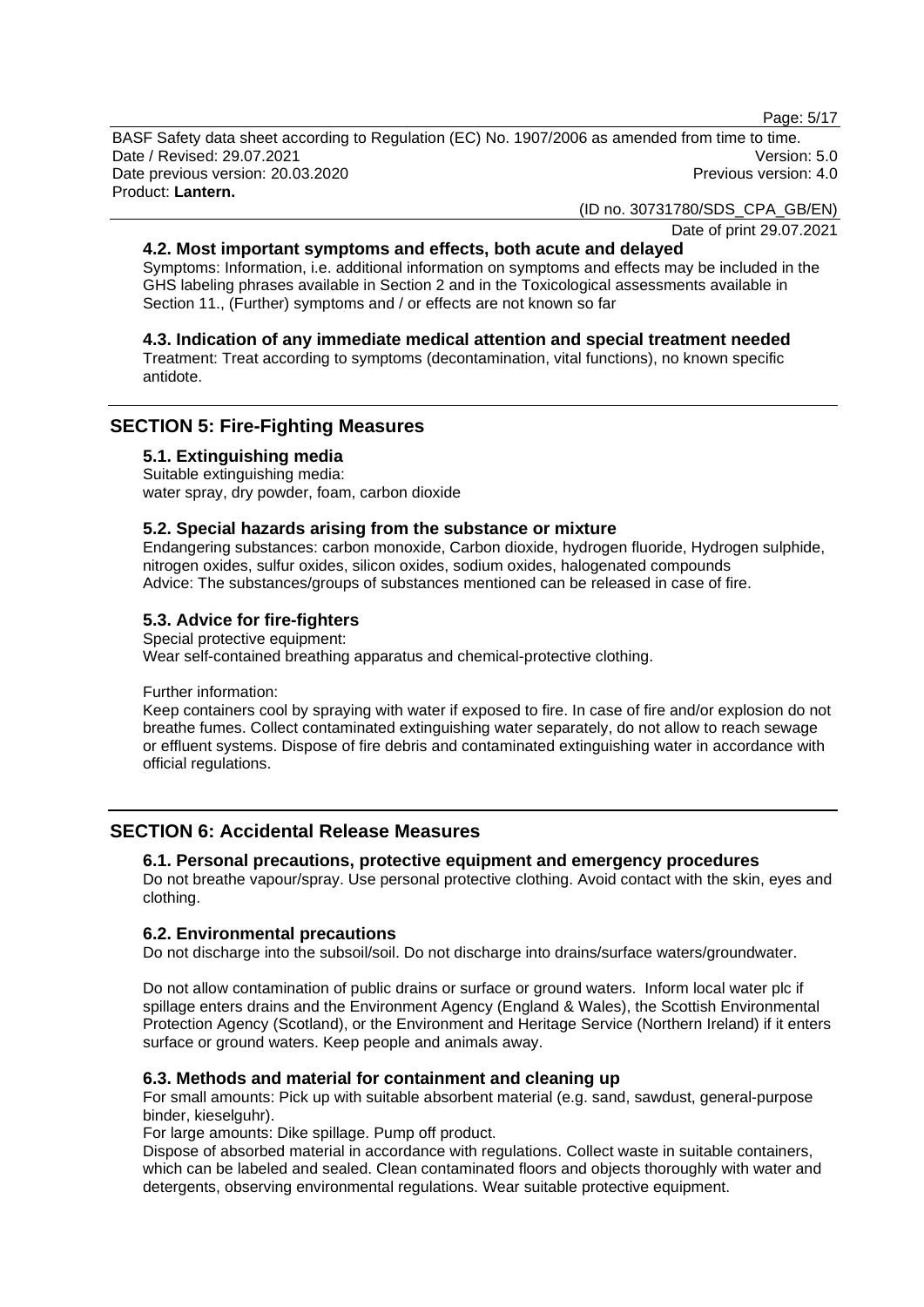Page: 6/17

BASF Safety data sheet according to Regulation (EC) No. 1907/2006 as amended from time to time. Date / Revised: 29.07.2021 Version: 5.0 Date previous version: 20.03.2020 **Previous version: 4.0** Previous version: 4.0 Product: **Lantern.** 

(ID no. 30731780/SDS\_CPA\_GB/EN)

Date of print 29.07.2021

### **6.4. Reference to other sections**

Information regarding exposure controls/personal protection and disposal considerations can be found in section 8 and 13.

# **SECTION 7: Handling and Storage**

#### **7.1. Precautions for safe handling**

No special measures necessary if stored and handled correctly. Ensure thorough ventilation of stores and work areas. When using do not eat, drink or smoke. Hands and/or face should be washed before breaks and at the end of the shift.

Protection against fire and explosion:

No special precautions necessary. The substance/product is non-combustible. Product is not explosive.

#### **7.2. Conditions for safe storage, including any incompatibilities**

Segregate from foods and animal feeds.

Further information on storage conditions: Keep away from heat. Protect from direct sunlight.

Protect from temperatures below: -5 °C

Changes in the properties of the product may occur if substance/product is stored below indicated temperature for extended periods of time.

Protect from temperatures above: 40 °C

Changes in the properties of the product may occur if substance/product is stored above indicated temperature for extended periods of time.

#### **7.3. Specific end use(s)**

For the relevant identified use(s) listed in Section 1 the advice mentioned in this section 7 is to be observed.

# **SECTION 8: Exposure Controls/Personal Protection**

### **8.1. Control parameters**

Components with occupational exposure limits

57-55-6: Propane-1,2-diol

TWA value 474 mg/m3 ; 150 ppm (WEL/EH 40 (UK)), Total vapour and particulates TWA value 10 mg/m3 (WEL/EH 40 (UK)), Particulate

Refer to the current edition of HSE Guidance Note EH40 Occupational Exposure Limits (United Kingdom). For normal use and handling refer to the product label/leaflet.

### **8.2. Exposure controls**

Personal protective equipment

Respiratory protection: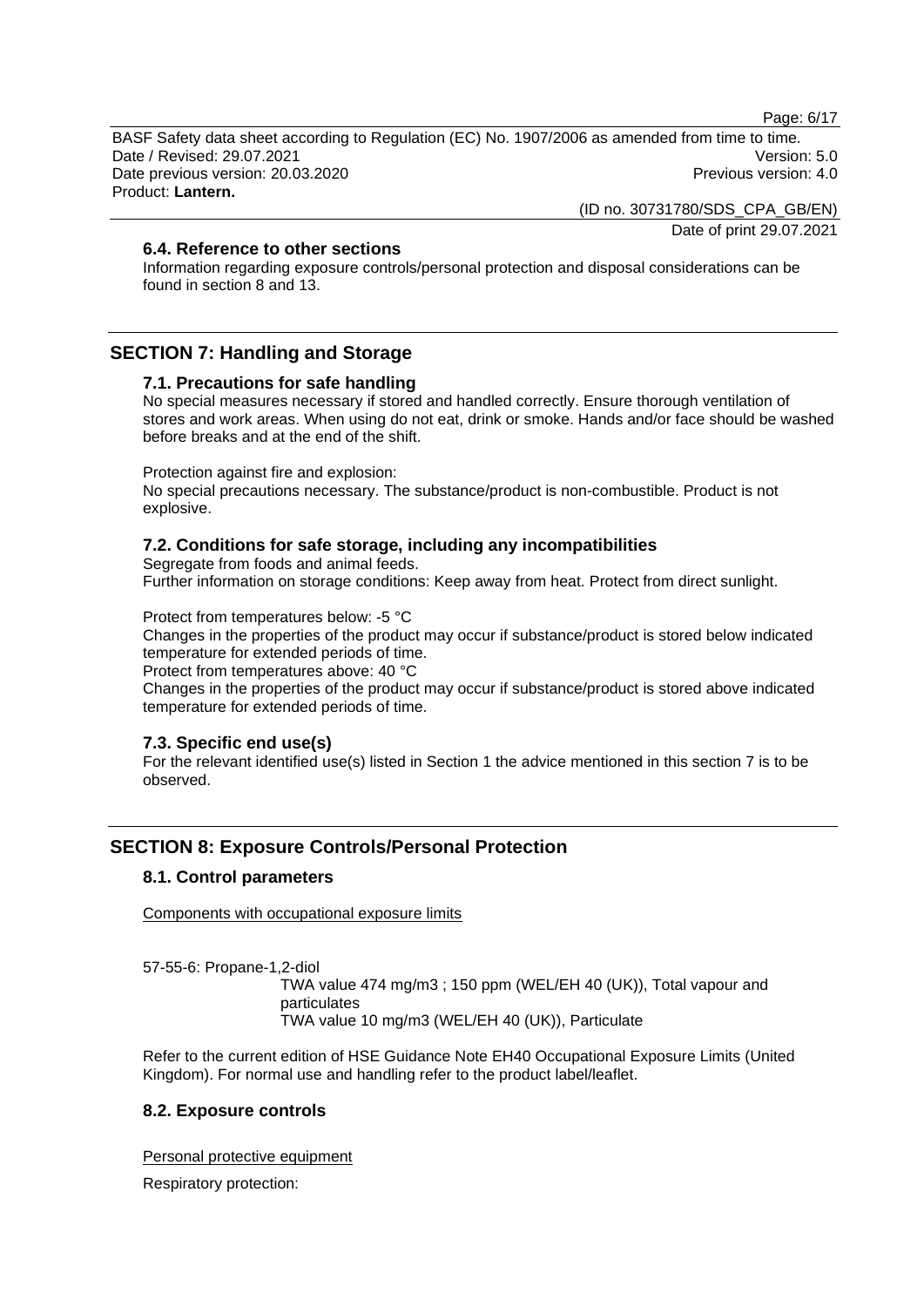Page: 7/17

BASF Safety data sheet according to Regulation (EC) No. 1907/2006 as amended from time to time. Date / Revised: 29.07.2021 Version: 5.0 Date previous version: 20.03.2020 **Previous version: 4.0** Previous version: 4.0 Product: **Lantern.** 

(ID no. 30731780/SDS\_CPA\_GB/EN)

Date of print 29.07.2021

Suitable respiratory protection for lower concentrations or short-term effect: Combination filter for gases/vapours of organic, inorganic, acid inorganic and alkaline compounds (e.g. EN 14387 Type ABEK).

#### Hand protection:

Suitable chemical resistant safety gloves (EN ISO 374-1) also with prolonged, direct contact (Recommended: Protective index 6, corresponding > 480 minutes of permeation time according to EN ISO 374-1): E.g. nitrile rubber (0.4 mm), chloroprene rubber (0.5 mm), butyl rubber (0.7 mm) etc.

Eye protection: Safety glasses with side-shields (frame goggles) (e.g. EN 166)

#### Body protection:

Body protection must be chosen depending on activity and possible exposure, e.g. apron, protecting boots, chemical-protection suit (according to EN 14605 in case of splashes or EN ISO 13982 in case of dust).

#### General safety and hygiene measures

The statements on personal protective equipment in the instructions for use apply when handling crop-protection agents in final-consumer packing. Wearing of closed work clothing is recommended. Store work clothing separately. Keep away from food, drink and animal feeding stuffs.

# **SECTION 9: Physical and Chemical Properties**

### **9.1. Information on basic physical and chemical properties**

| Form:<br>Colour:<br>Odour:<br>Odour threshold: | liquid<br>brown<br>aromatic                                                                                                                                                                                           |            |
|------------------------------------------------|-----------------------------------------------------------------------------------------------------------------------------------------------------------------------------------------------------------------------|------------|
|                                                | Not determined due to potential<br>health hazard by inhalation.                                                                                                                                                       |            |
| pH value:                                      | approx. $6 - 8$<br>(20 °C)                                                                                                                                                                                            |            |
| Melting point:                                 |                                                                                                                                                                                                                       |            |
| Boiling point:                                 | The product has not been tested.                                                                                                                                                                                      |            |
|                                                | The product has not been tested.                                                                                                                                                                                      |            |
| Flash point:                                   | Non-flammable.                                                                                                                                                                                                        | (ISO 2719) |
| Evaporation rate:                              |                                                                                                                                                                                                                       |            |
| Flammability:<br>Lower explosion limit:        | not applicable<br>not applicable                                                                                                                                                                                      |            |
|                                                | As a result of our experience with this<br>product and our knowledge of its<br>composition we do not expect any<br>hazard as long as the product is used<br>appropriately and in accordance with<br>the intended use. |            |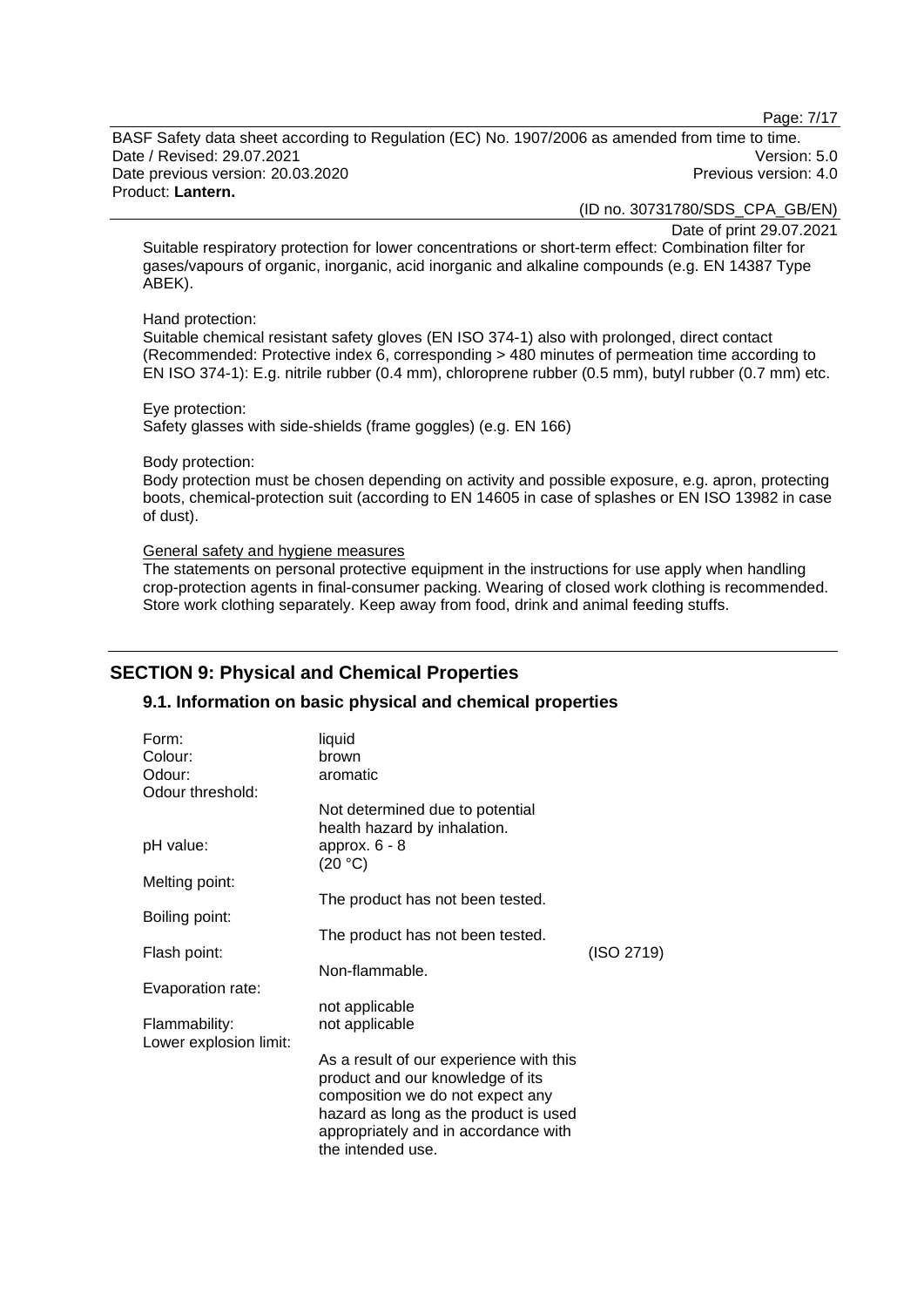BASF Safety data sheet according to Regulation (EC) No. 1907/2006 as amended from time to time. Date / Revised: 29.07.2021 Version: 5.0 Date previous version: 20.03.2020 **Previous version: 4.0** Previous version: 4.0 Product: **Lantern.** 

(ID no. 30731780/SDS\_CPA\_GB/EN)

Date of print 29.07.2021

Page: 8/17

| Upper explosion limit:                              |                                                                                                                                                                                                                       |                                   |
|-----------------------------------------------------|-----------------------------------------------------------------------------------------------------------------------------------------------------------------------------------------------------------------------|-----------------------------------|
|                                                     | As a result of our experience with this<br>product and our knowledge of its<br>composition we do not expect any<br>hazard as long as the product is used<br>appropriately and in accordance with<br>the intended use. |                                   |
| Ignition temperature:                               | 493 °C                                                                                                                                                                                                                | (DIN EN 14522)                    |
| Vapour pressure:                                    | approx. 23.4 hPa<br>(20 °C)                                                                                                                                                                                           |                                   |
|                                                     | Information applies to the solvent.                                                                                                                                                                                   |                                   |
| Density:                                            | approx. 1.12 g/cm3<br>(20 °C)                                                                                                                                                                                         | (OECD Guideline 109)              |
| Relative vapour density (air):                      |                                                                                                                                                                                                                       |                                   |
|                                                     | not applicable                                                                                                                                                                                                        |                                   |
| Solubility in water:                                | dispersible                                                                                                                                                                                                           |                                   |
| Partitioning coefficient n-octanol/water (log Kow): |                                                                                                                                                                                                                       |                                   |
|                                                     | not applicable                                                                                                                                                                                                        |                                   |
|                                                     | Thermal decomposition: 175 °C, 30 kJ/kg, (DSC (OECD 113))                                                                                                                                                             |                                   |
|                                                     | (onset temperature)                                                                                                                                                                                                   |                                   |
|                                                     | 275 °C, 250 kJ/kg, (DSC (OECD 113))                                                                                                                                                                                   |                                   |
|                                                     | (onset temperature)                                                                                                                                                                                                   |                                   |
|                                                     | Not a substance liable to self-decomposition according to UN transport<br>regulations, class 4.1.                                                                                                                     |                                   |
|                                                     |                                                                                                                                                                                                                       |                                   |
| Viscosity, dynamic:                                 | approx. 93 mPa.s<br>(20 °C)                                                                                                                                                                                           | (OECD 114)                        |
| Explosion hazard:                                   | not explosive                                                                                                                                                                                                         | (Regulation 440/2008/EC,<br>A.14) |
| Fire promoting properties:                          | not fire-propagating                                                                                                                                                                                                  | (Regulation 440/2008/EC,<br>A.21) |

# **9.2. Other information**

Other Information:

If necessary, information on other physical and chemical parameters is indicated in this section.

# **SECTION 10: Stability and Reactivity**

#### **10.1. Reactivity**

No hazardous reactions if stored and handled as prescribed/indicated.

#### **10.2. Chemical stability**

The product is stable if stored and handled as prescribed/indicated.

### **10.3. Possibility of hazardous reactions**

No hazardous reactions if stored and handled as prescribed/indicated.

#### **10.4. Conditions to avoid**

See SDS section 7 - Handling and storage.

#### **10.5. Incompatible materials**

Substances to avoid: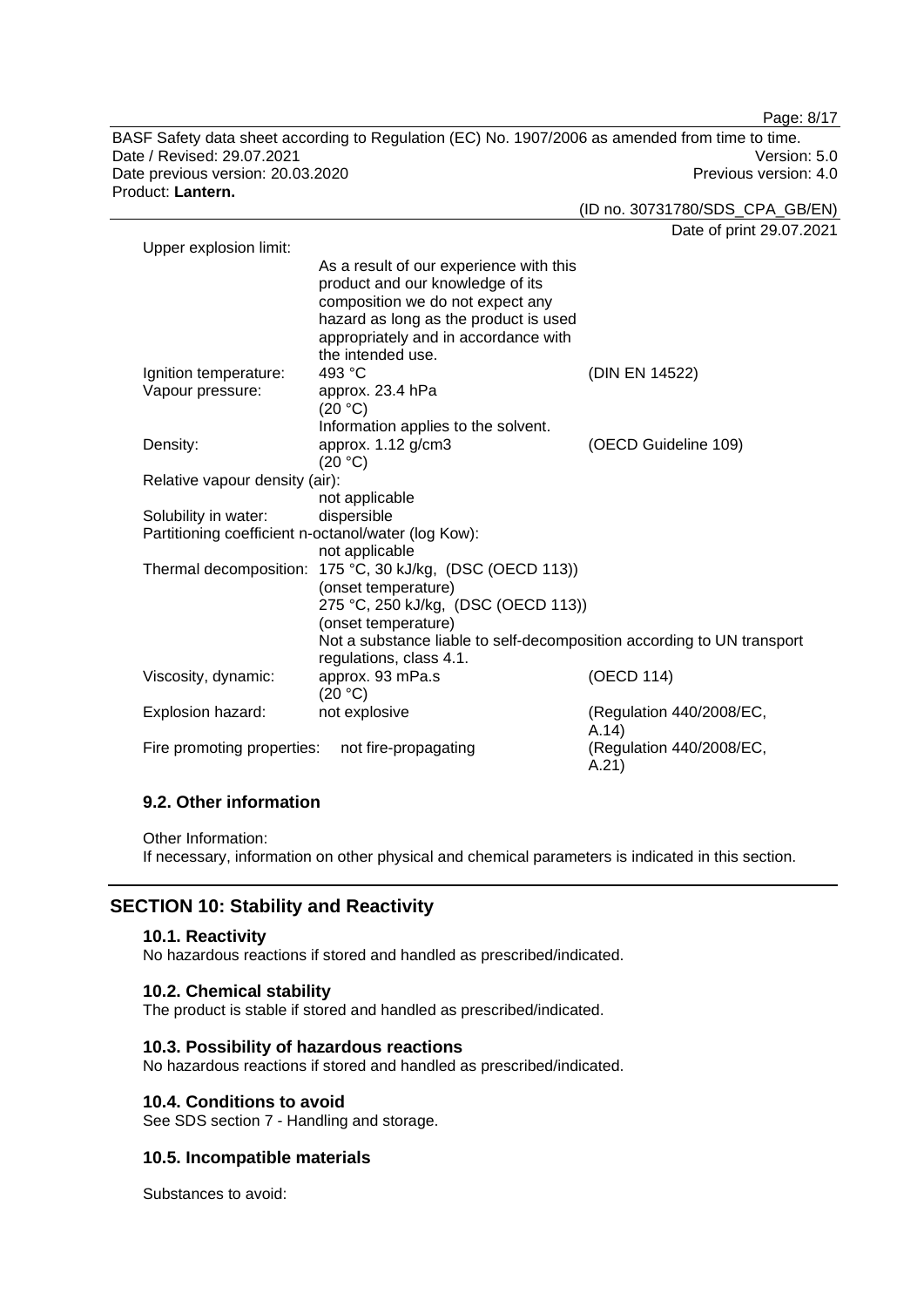Page: 9/17

BASF Safety data sheet according to Regulation (EC) No. 1907/2006 as amended from time to time. Date / Revised: 29.07.2021 Version: 5.0 Date previous version: 20.03.2020 **Previous version: 4.0** Previous version: 4.0 Product: **Lantern.** 

(ID no. 30731780/SDS\_CPA\_GB/EN)

Date of print 29.07.2021

strong acids, strong bases, strong oxidizing agents

#### **10.6. Hazardous decomposition products**

Hazardous decomposition products: No hazardous decomposition products if stored and handled as prescribed/indicated.

# **SECTION 11: Toxicological Information**

### **11.1. Information on toxicological effects**

Acute toxicity

Assessment of acute toxicity:

The product has not been tested. The statement has been derived from substances/products of a similar structure or composition. Virtually nontoxic after a single ingestion. Virtually nontoxic after a single skin contact. Virtually nontoxic by inhalation.

Experimental/calculated data: LD50 rat (oral): > 2,000 mg/kg

LC50 rat (by inhalation):  $> 5.19$  mg/l

LD50 rat (dermal): > 2,000 mg/kg No mortality was observed.

#### Irritation

Assessment of irritating effects:

The product has not been tested. The statement has been derived from substances/products of a similar structure or composition. Not irritating to the skin. Not irritating to the eyes.

Experimental/calculated data: Skin corrosion/irritation rabbit: non-irritant

Serious eye damage/irritation rabbit: non-irritant

#### Respiratory/Skin sensitization

Assessment of sensitization:

The product has not been tested. The statement has been derived from the properties of the individual components. Sensitization after skin contact possible.

*Information on: 2-methylisothiazol-3(2H)-one Experimental/calculated data: guinea pig: skin sensitizing (OECD Guideline 406)* ----------------------------------

#### Germ cell mutagenicity

Assessment of mutagenicity:

The product has not been tested. The statement has been derived from the properties of the individual components. Mutagenicity tests revealed no genotoxic potential.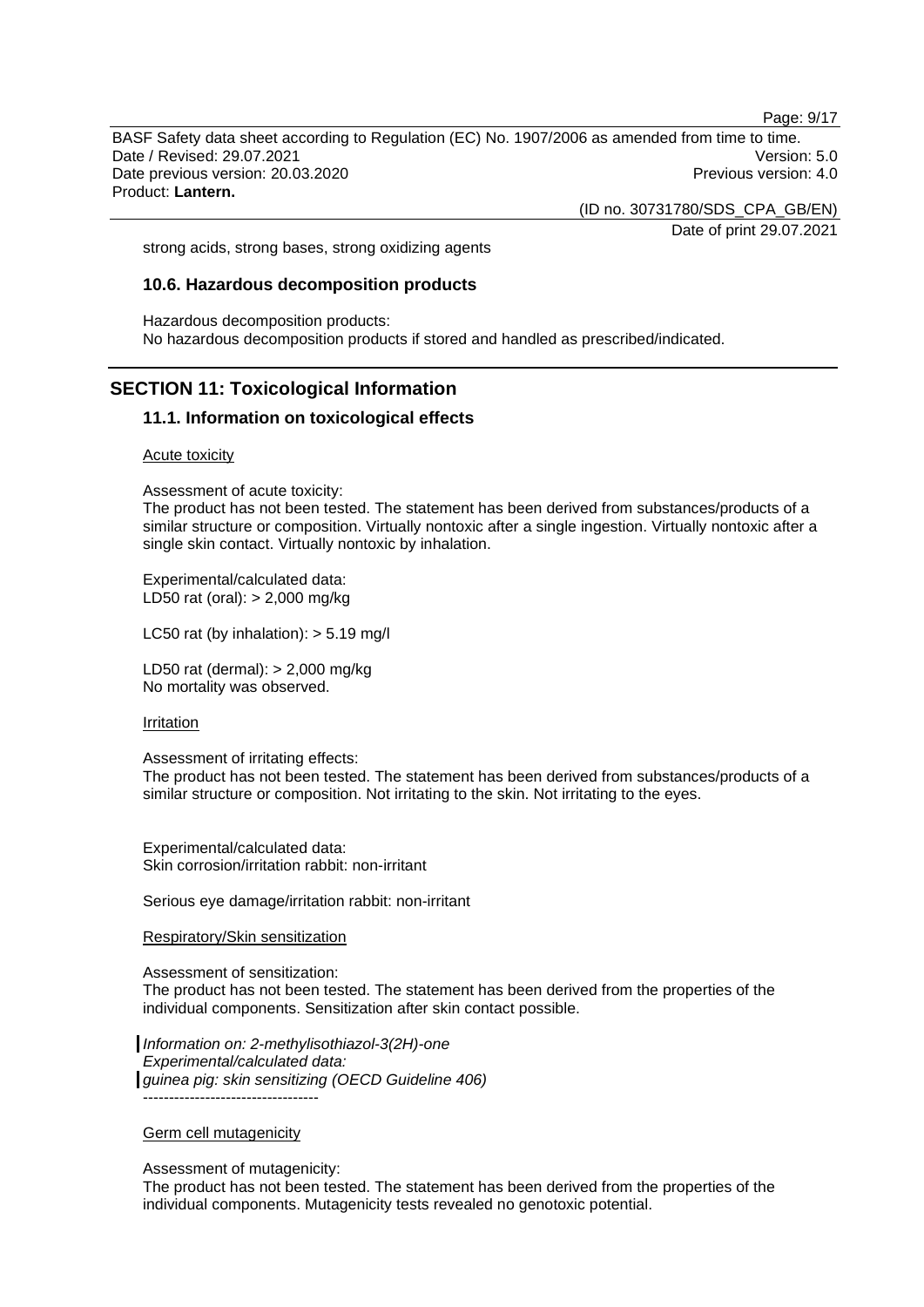Page: 10/17

BASF Safety data sheet according to Regulation (EC) No. 1907/2006 as amended from time to time. Date / Revised: 29.07.2021 Version: 5.0 Date previous version: 20.03.2020 **Previous version: 4.0** Previous version: 4.0 Product: **Lantern.** 

(ID no. 30731780/SDS\_CPA\_GB/EN)

Date of print 29.07.2021

#### **Carcinogenicity**

Assessment of carcinogenicity:

The product has not been tested. The statement has been derived from the properties of the individual components. The results of various animal studies gave no indication of a carcinogenic effect.

#### Reproductive toxicity

Assessment of reproduction toxicity: The product has not been tested. The statement has been derived from the properties of the individual components. The results of animal studies gave no indication of a fertility impairing effect.

#### Developmental toxicity

#### Assessment of teratogenicity:

The product has not been tested. The statement has been derived from the properties of the individual components. Animal studies gave no indication of a developmental toxic effect at doses that were not toxic to the parental animals.

Specific target organ toxicity (single exposure)

#### Assessment of STOT single:

Based on the available information there is no specific target organ toxicity to be expected after a single exposure.

Remarks: The product has not been tested. The statement has been derived from the properties of the individual components.

Repeated dose toxicity and Specific target organ toxicity (repeated exposure)

Assessment of repeated dose toxicity: The product has not been tested. The statement has been derived from the properties of the individual components.

*Information on: flufenacet (ISO); N-(4-fluorophenyl)-N-isopropyl-2-(5-trifluoromethyl-[1,3,4]thiadiazol-2-yloxy)acetamide Assessment of repeated dose toxicity: Repeated oral exposure may affect certain organs.* 

*Information on: picolinafen (ISO); 2-Pyridinecarboxamide, N-(4-fluorophenyl)-6-[3- (trifluoromethyl)phenoxy]- Assessment of repeated dose toxicity: Repeated exposure to large quantities may affect certain organs.*  -----------------------------------

#### Aspiration hazard

No aspiration hazard expected.

The product has not been tested. The statement has been derived from the properties of the individual components.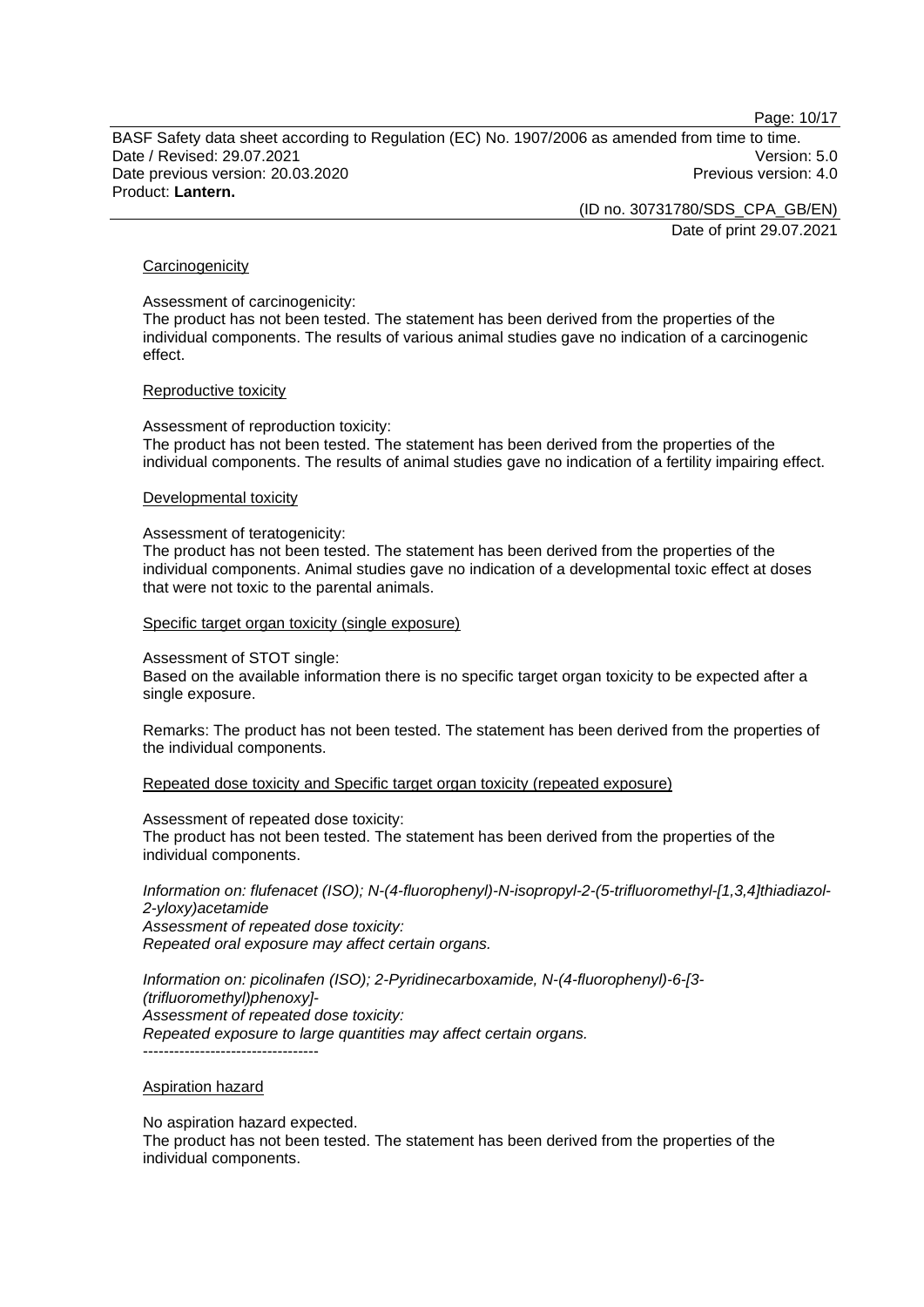Page: 11/17

BASF Safety data sheet according to Regulation (EC) No. 1907/2006 as amended from time to time. Date / Revised: 29.07.2021 Version: 5.0 Date previous version: 20.03.2020 **Previous version: 4.0** Previous version: 4.0 Product: **Lantern.** 

(ID no. 30731780/SDS\_CPA\_GB/EN)

Date of print 29.07.2021

Other relevant toxicity information

Misuse can be harmful to health.

# **SECTION 12: Ecological Information**

#### **12.1. Toxicity**

Assessment of aquatic toxicity: Very toxic to aquatic life with long lasting effects. The product has not been tested. The statement has been derived from substances/products of a similar structure or composition.

Toxicity to fish: LC50 (96 h) 48.8 mg/l, Oncorhynchus mykiss

Aquatic invertebrates: EC50 (48 h) 32.2 mg/l, Daphnia magna

Aquatic plants: EC50 (72 h) 0.00169 mg/l (growth rate), Pseudokirchneriella subcapitata (OECD Guideline 201)

No observed effect concentration 0.00032 mg/l (growth rate), Pseudokirchneriella subcapitata (OECD Guideline 201)

*Information on: picolinafen (ISO); 2-Pyridinecarboxamide, N-(4-fluorophenyl)-6-[3- (trifluoromethyl)phenoxy]- Chronic toxicity to fish: No observed effect concentration (28 d) > 0.1 mg/l, Oncorhynchus mykiss (OECD Guideline draft)* 

*No observed effect concentration (95 d) 0.0064 mg/l, Oncorhynchus mykiss*  ----------------------------------

*Information on: picolinafen (ISO); 2-Pyridinecarboxamide, N-(4-fluorophenyl)-6-[3- (trifluoromethyl)phenoxy]- Chronic toxicity to aquatic invertebrates: No observed effect concentration (21 d) 0.00706 mg/l, Daphnia magna*  ----------------------------------

### **12.2. Persistence and degradability**

Assessment biodegradation and elimination (H2O): The product has not been tested. The statement has been derived from the properties of the individual components.

*Information on: flufenacet (ISO); N-(4-fluorophenyl)-N-isopropyl-2-(5-trifluoromethyl-[1,3,4]thiadiazol-2-yloxy)acetamide Assessment biodegradation and elimination (H2O): Not readily biodegradable (by OECD criteria).* 

*Information on: picolinafen (ISO); 2-Pyridinecarboxamide, N-(4-fluorophenyl)-6-[3- (trifluoromethyl)phenoxy]- Assessment biodegradation and elimination (H2O): Not readily biodegradable (by OECD criteria).*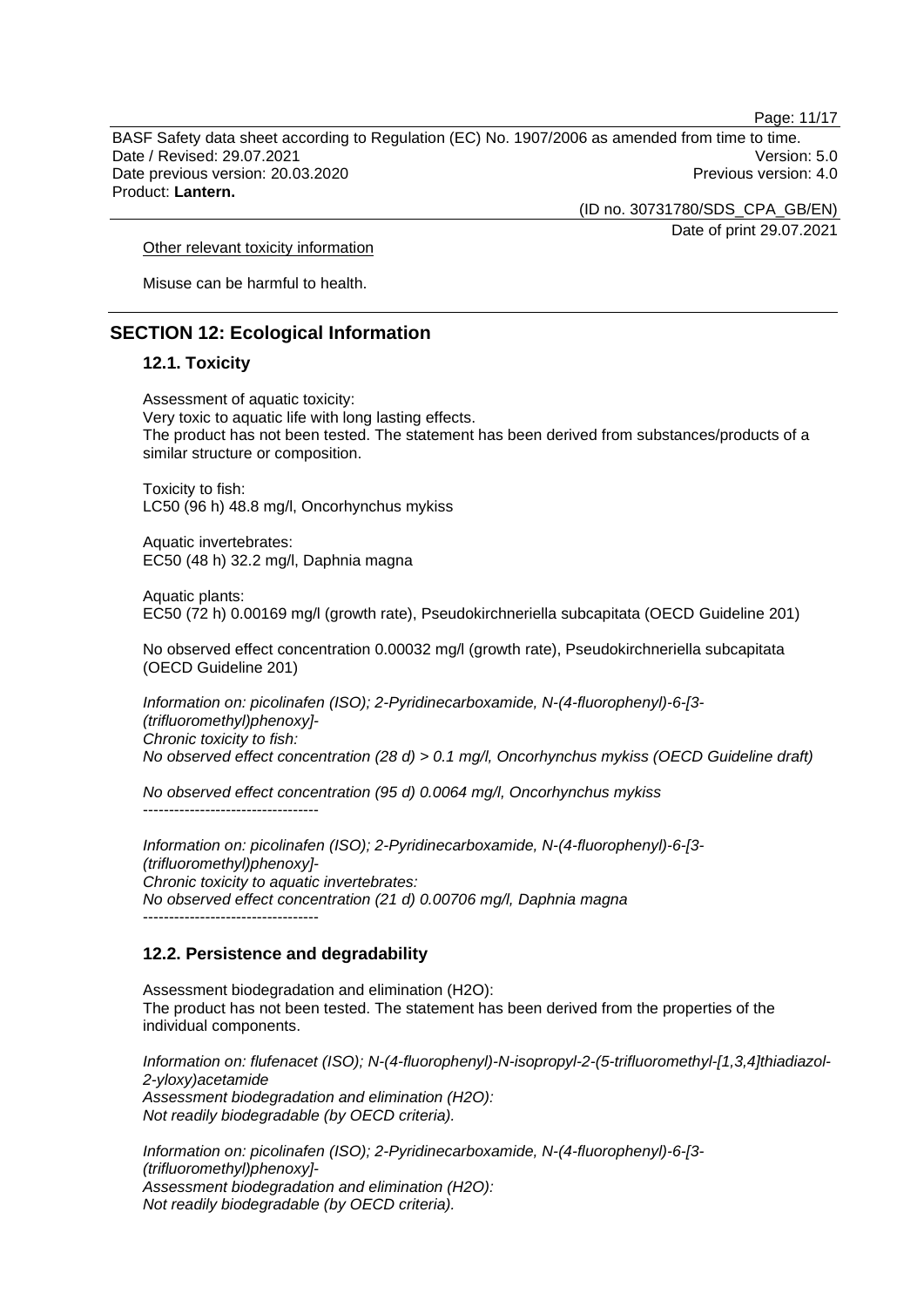Page: 12/17

BASF Safety data sheet according to Regulation (EC) No. 1907/2006 as amended from time to time. Date / Revised: 29.07.2021 Version: 5.0 Date previous version: 20.03.2020 **Previous version: 4.0** Previous version: 4.0 Product: **Lantern.** 

> (ID no. 30731780/SDS\_CPA\_GB/EN) Date of print 29.07.2021

----------------------------------

# **12.3. Bioaccumulative potential**

Assessment bioaccumulation potential: The product has not been tested. The statement has been derived from the properties of the individual components.

*Information on: flufenacet (ISO); N-(4-fluorophenyl)-N-isopropyl-2-(5-trifluoromethyl-[1,3,4]thiadiazol-2-yloxy)acetamide Bioaccumulation potential:* 

*Bioconcentration factor (BCF): 71 Does not accumulate in organisms.* 

*Information on: picolinafen (ISO); 2-Pyridinecarboxamide, N-(4-fluorophenyl)-6-[3- (trifluoromethyl)phenoxy]- Bioaccumulation potential:* 

*Bioconcentration factor (BCF): 580 Accumulation in organisms is not to be expected.*  ----------------------------------

# **12.4. Mobility in soil**

Assessment transport between environmental compartments: Adsorption in soil: The product has not been tested. The statement has been derived from the properties of the individual components.

*Information on: flufenacet (ISO); N-(4-fluorophenyl)-N-isopropyl-2-(5-trifluoromethyl-[1,3,4]thiadiazol-2-yloxy)acetamide* 

*Assessment transport between environmental compartments: Adsorption in soil: Following exposure to soil, the product trickles away and can - dependant on degradation - be transported to deeper soil areas with larger water loads.*

*Information on: picolinafen (ISO); 2-Pyridinecarboxamide, N-(4-fluorophenyl)-6-[3- (trifluoromethyl)phenoxy]-* 

*Assessment transport between environmental compartments: Adsorption in soil: Following exposure to soil, adsorption to solid soil particles is probable, therefore contamination of groundwater is not expected.*

----------------------------------

# **12.5. Results of PBT and vPvB assessment**

The product does not contain a substance fulfilling the PBT (persistent/bioaccumulative/toxic) criteria or the vPvB (very persistent/very bioaccumulative) criteria.

# **12.6. Other adverse effects**

The product does not contain substances that are listed in Regulation (EC) 1005/2009 on substances that deplete the ozone layer.

# **12.7. Additional information**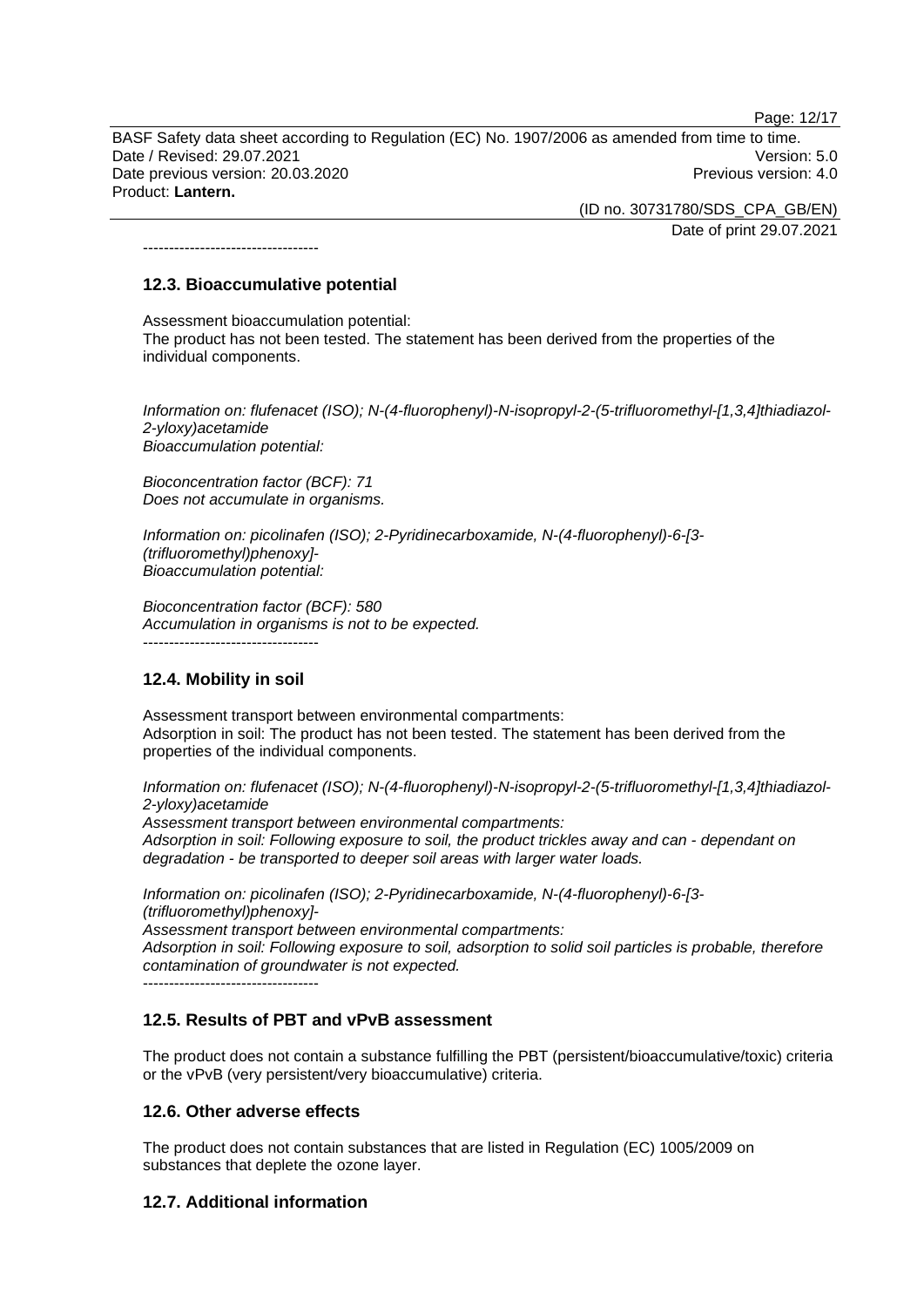Page: 13/17

BASF Safety data sheet according to Regulation (EC) No. 1907/2006 as amended from time to time. Date / Revised: 29.07.2021 Version: 5.0 Date previous version: 20.03.2020 **Previous version: 4.0** Previous version: 4.0 Product: **Lantern.** 

(ID no. 30731780/SDS\_CPA\_GB/EN)

Date of print 29.07.2021

Other ecotoxicological advice: Do not discharge product into the environment without control.

# **SECTION 13: Disposal Considerations**

#### **13.1. Waste treatment methods**

Must be disposed of or incinerated in accordance with local regulations.

The UK Environmental Protection (Duty of Care) Regulations (EP) and amendments should be noted (United Kingdom).

This product and any uncleaned containers must be disposed of as hazardous waste in accordance with the 2005 Hazardous Waste Regulations and amendments (United Kingdom)

Contaminated packaging:

Contaminated packaging should be emptied as far as possible and disposed of in the same manner as the substance/product.

# **SECTION 14: Transport Information**

#### **Land transport**

ADR

| UN number                   | UN3082                                       |
|-----------------------------|----------------------------------------------|
| UN proper shipping name:    | ENVIRONMENTALLY HAZARDOUS SUBSTANCE, LIQUID, |
| Transport hazard class(es): | N.O.S. (contains FLUFENACET, PICOLINAFEN)    |
| Packing group:              | 9, EHSM                                      |
| Environmental hazards:      | Ш                                            |
| Special precautions for     | ves                                          |
| user:                       | None known                                   |
| <b>RID</b>                  |                                              |
| UN number                   | <b>UN3082</b>                                |
| UN proper shipping name:    | ENVIRONMENTALLY HAZARDOUS SUBSTANCE, LIQUID, |
| Transport hazard class(es): | N.O.S. (contains FLUFENACET, PICOLINAFEN)    |
| Packing group:              | 9, EHSM                                      |
| Environmental hazards:      | Ш                                            |
| Special precautions for     | ves                                          |
| user:                       | None known                                   |
| Inland waterway transport   |                                              |

ADN

UN number UN3082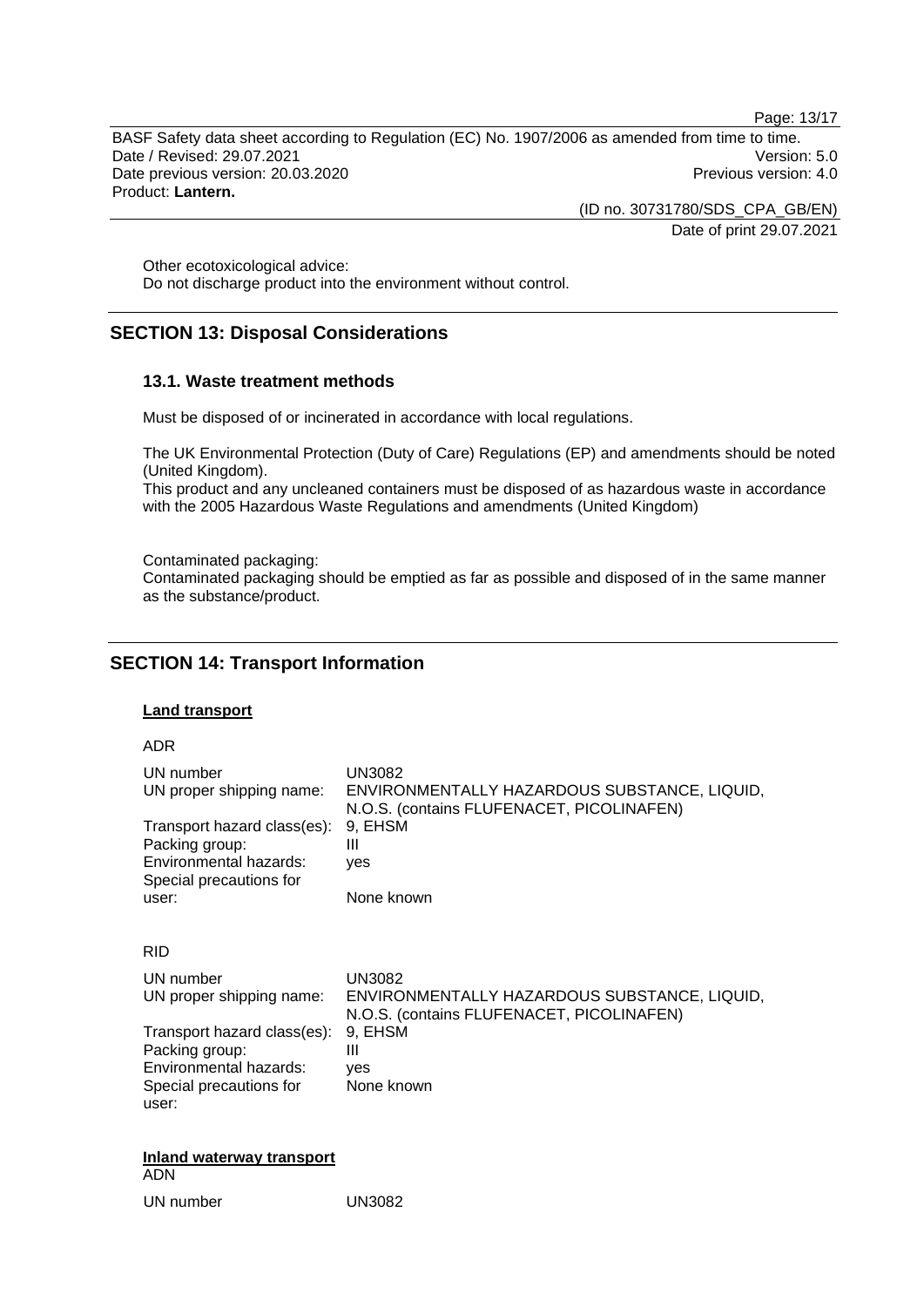Page: 14/17

BASF Safety data sheet according to Regulation (EC) No. 1907/2006 as amended from time to time. Date / Revised: 29.07.2021 Version: 5.0 Date previous version: 20.03.2020 **Previous version: 4.0** Previous version: 4.0 Product: **Lantern.** 

(ID no. 30731780/SDS\_CPA\_GB/EN)

Date of print 29.07.2021

| UN proper shipping name:            | ENVIRONMENTALLY HAZARDOUS SUBSTANCE, LIQUID, |
|-------------------------------------|----------------------------------------------|
|                                     | N.O.S. (contains FLUFENACET, PICOLINAFEN)    |
| Transport hazard class(es): 9, EHSM |                                              |
| Packing group:                      |                                              |
| Environmental hazards:              | ves                                          |
| Special precautions for             | None known                                   |
| user:                               |                                              |

Transport in inland waterway vessel Not evaluated

### **Sea transport**

#### IMDG

| UN number:<br>UN proper shipping name:        | UN 3082<br>ENVIRONMENTALLY HAZARDOUS SUBSTANCE, LIQUID,<br>N.O.S. (contains FLUFENACET, PICOLINAFEN) |
|-----------------------------------------------|------------------------------------------------------------------------------------------------------|
| Transport hazard class(es):<br>Packing group: | 9. EHSM<br>Ш                                                                                         |
| Environmental hazards:                        | ves<br>Marine pollutant: YES                                                                         |
| Special precautions for<br>user:              | None known                                                                                           |

### **Air transport**

#### IATA/ICAO

| UN number:                          | UN 3082                                      |
|-------------------------------------|----------------------------------------------|
| UN proper shipping name:            | ENVIRONMENTALLY HAZARDOUS SUBSTANCE, LIQUID, |
|                                     | N.O.S. (contains FLUFENACET, PICOLINAFEN)    |
| Transport hazard class(es): 9, EHSM |                                              |
| Packing group:                      | Ш                                            |
| Environmental hazards:              | ves                                          |
| Special precautions for             | None known                                   |
| user:                               |                                              |

### **14.1. UN number**

See corresponding entries for "UN number" for the respective regulations in the tables above.

### **14.2. UN proper shipping name**

See corresponding entries for "UN proper shipping name" for the respective regulations in the tables above.

# **14.3. Transport hazard class(es)**

See corresponding entries for "Transport hazard class(es)" for the respective regulations in the tables above.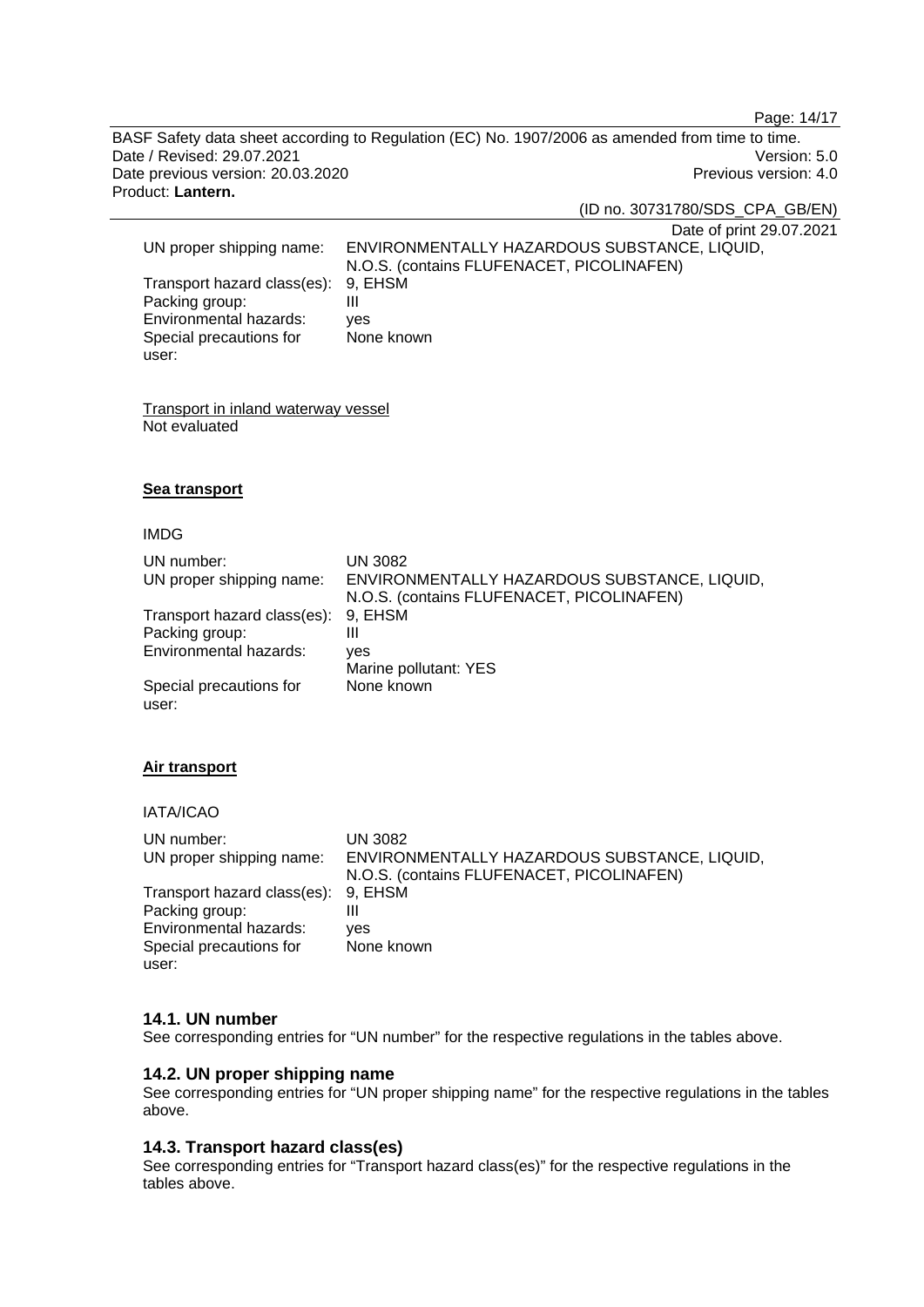Page: 15/17

BASF Safety data sheet according to Regulation (EC) No. 1907/2006 as amended from time to time. Date / Revised: 29.07.2021 Version: 5.0 Date previous version: 20.03.2020 **Previous version: 4.0** Previous version: 4.0 Product: **Lantern.** 

> (ID no. 30731780/SDS\_CPA\_GB/EN) Date of print 29.07.2021

### **14.4. Packing group**

See corresponding entries for "Packing group" for the respective regulations in the tables above.

#### **14.5. Environmental hazards**

See corresponding entries for "Environmental hazards" for the respective regulations in the tables above.

#### **14.6. Special precautions for user**

See corresponding entries for "Special precautions for user" for the respective regulations in the tables above.

#### **14.7. Transport in bulk according to Annex II of MARPOL and the IBC Code**

| Regulation:         | Not evaluated |
|---------------------|---------------|
| Shipment approved:  | Not evaluated |
| Pollution name:     | Not evaluated |
| Pollution category: | Not evaluated |
| Ship Type:          | Not evaluated |

#### **Further information**

Product may be shipped as non-hazardous in suitable packages containing a net quantity of 5 L or less under the provisions of various regulatory agencies: ADR, RID, ADN: Special Provision 375; IMDG: 2.10.2.7; IATA: A197; TDG: Special Provision 99(2); 49CFR: §171.4 (c) (2) and also the Special Provision 375 in Appendix B which is regulated in China "Regulations Concerning Road Transportation of Dangerous Goods Part 3 Part 3: Index of dangerous goods name and transportation requirements" (JT/T 617.3)

This product is subject to the most recent edition of "The Carriage of Dangerous Goods and Use of Transportable Pressure Equipment Regulations" and their amendments (United Kingdom).

# **SECTION 15: Regulatory Information**

#### **15.1. Safety, health and environmental regulations/legislation specific for the substance or mixture**

#### Prohibitions, Restrictions and Authorizations

Annex XVII of Regulation (EC) No 1907/2006: Number on List: 3

Restrictions of Regulation (EC) No 1907/2006, Annex XVII, do not apply for the intended use(s) of the product given in this SDS.

Directive 2012/18/EU - Control of Major Accident Hazards involving dangerous substances (EU): List entry in regulation: E1

This product is classified under the European CLP Regulation. (United Kingdom) The data should be considered when making any assessment under the Control of Substances Hazardous to Health Regulations (COSHH), and related guidance, for example, 'COSHH Essentials' (United Kingdom).

This product may be subject to the Control of Major Accident Hazards Regulations (COMAH), and amendments if specific threshold tonnages are exceeded (United Kingdom).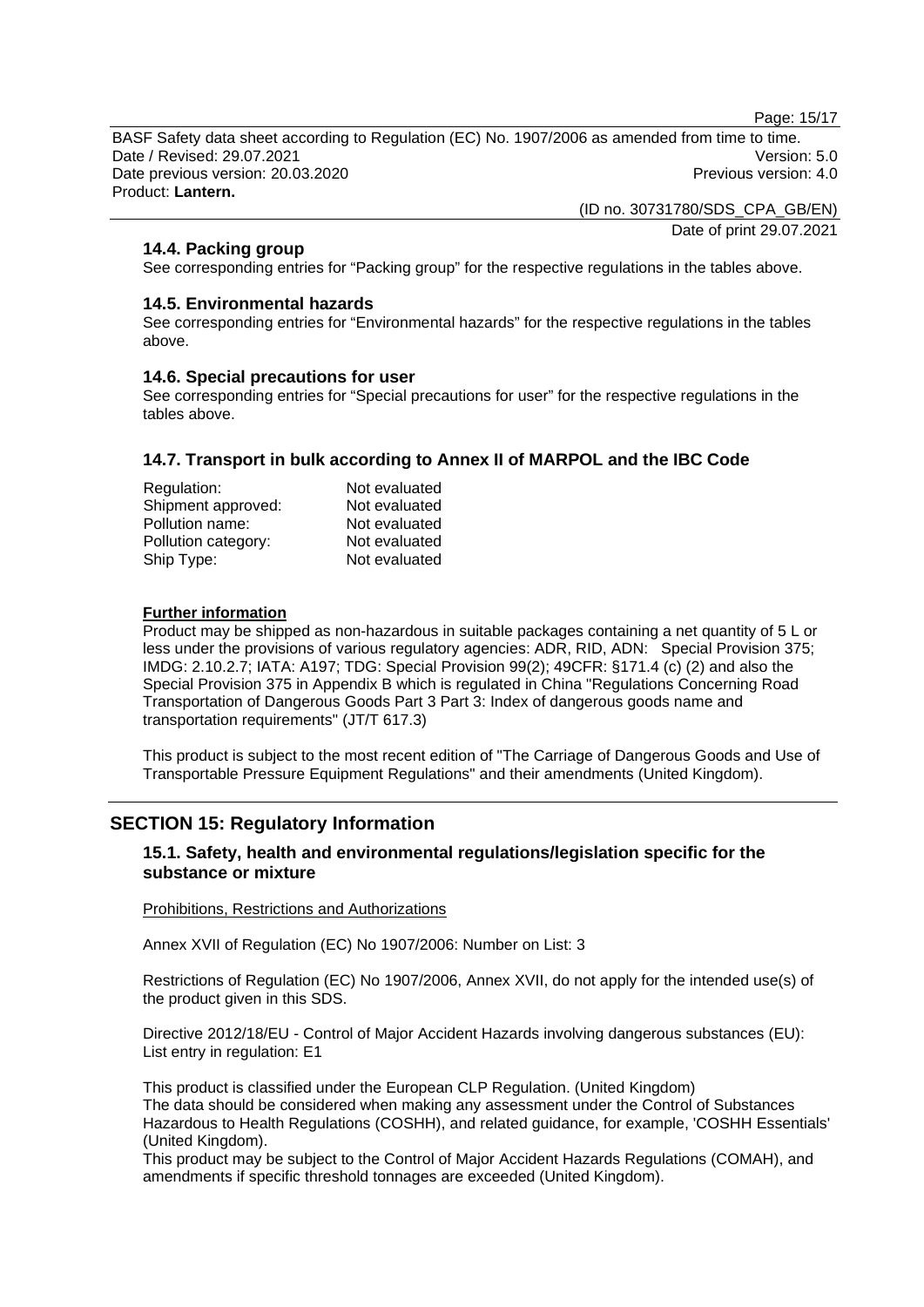Page: 16/17

BASF Safety data sheet according to Regulation (EC) No. 1907/2006 as amended from time to time. Date / Revised: 29.07.2021 Version: 5.0 Date previous version: 20.03.2020 **Previous version: 4.0** Previous version: 4.0 Product: **Lantern.** 

(ID no. 30731780/SDS\_CPA\_GB/EN)

Date of print 29.07.2021

### **15.2. Chemical Safety Assessment**

Advice on product handling can be found in sections 7 and 8 of this safety data sheet.

# **SECTION 16: Other Information**

For proper and safe use of this product, please refer to the approval conditions laid down on the product label.

Full text of the classifications, including the hazard classes and the hazard statements, if mentioned

| in section 2 or 3:   |                                                                                                   |
|----------------------|---------------------------------------------------------------------------------------------------|
| Skin Sens.           | Skin sensitization                                                                                |
| STOT RE              | Specific target organ toxicity — repeated exposure                                                |
| <b>Aquatic Acute</b> | Hazardous to the aquatic environment - acute                                                      |
| Aquatic Chronic      | Hazardous to the aquatic environment - chronic                                                    |
| Acute Tox.           | Acute toxicity                                                                                    |
| Eye Dam./Irrit.      | Serious eye damage/eye irritation                                                                 |
| Skin Corr./Irrit.    | Skin corrosion/irritation                                                                         |
| H317                 | May cause an allergic skin reaction.                                                              |
| H373                 | May cause damage to organs through prolonged or repeated exposure.                                |
| H400                 | Very toxic to aquatic life.                                                                       |
| H410                 | Very toxic to aquatic life with long lasting effects.                                             |
| <b>EUH401</b>        | To avoid risks to human health and the environment, comply with the<br>instructions for use.      |
| H302                 | Harmful if swallowed.                                                                             |
| H373                 | May cause damage to organs (peripheral nervous system) through<br>prolonged or repeated exposure. |
| H319                 | Causes serious eye irritation.                                                                    |
| H330                 | Fatal if inhaled.                                                                                 |
| H314                 | Causes severe skin burns and eye damage.                                                          |
| $H301 + H311$        | Toxic if swallowed or in contact with skin                                                        |
| <b>EUH071</b>        | Corrosive to the respiratory tract.                                                               |

### Abbreviations

ADR = The European Agreement concerning the International Carriage of Dangerous Goods by Road. ADN = The European Agreement concerning the International Carriage of Dangerous Goods by Inland waterways. ATE = Acute Toxicity Estimates. CAO = Cargo Aircraft Only. CAS = Chemical Abstract Service. CLP = Classification, Labelling and Packaging of substances and mixtures. DIN = German national organization for standardization.  $DNEL = Derived No Effect Level. EC50 = Effective$ concentration median for 50% of the population.  $EC = European Community$ .  $EN = European Standards$ . IARC = International Agency for Research on Cancer. IATA = International Air Transport Association. IBC-Code = Intermediate Bulk Container code. IMDG = International Maritime Dangerous Goods Code. ISO = International Organization for Standardization. STEL = Short-Term Exposure Limit. LC50 = Lethal concentration median for 50% of the population. LD50 = Lethal dose median for 50% of the population. TLV = Threshold Limit Value. MARPOL = The International Convention for the Prevention of Pollution from Ships. NEN = Dutch Norm. NOEC = No Observed Effect Concentration. OEL = Occupational Exposure Limit. OECD = Organization for Economic Cooperation and Development. PBT = Persistent, Bioaccumulative and Toxic. PNEC = Predicted No Effect Level. PPM = Parts per million. RID = The European Agreement concerning the International Carriage of Dangerous Goods by Rail. TWA = Time Weight Average. UN-number = UN number at transport.  $vPvB = verv$  Persistent and very Bioaccumulative.